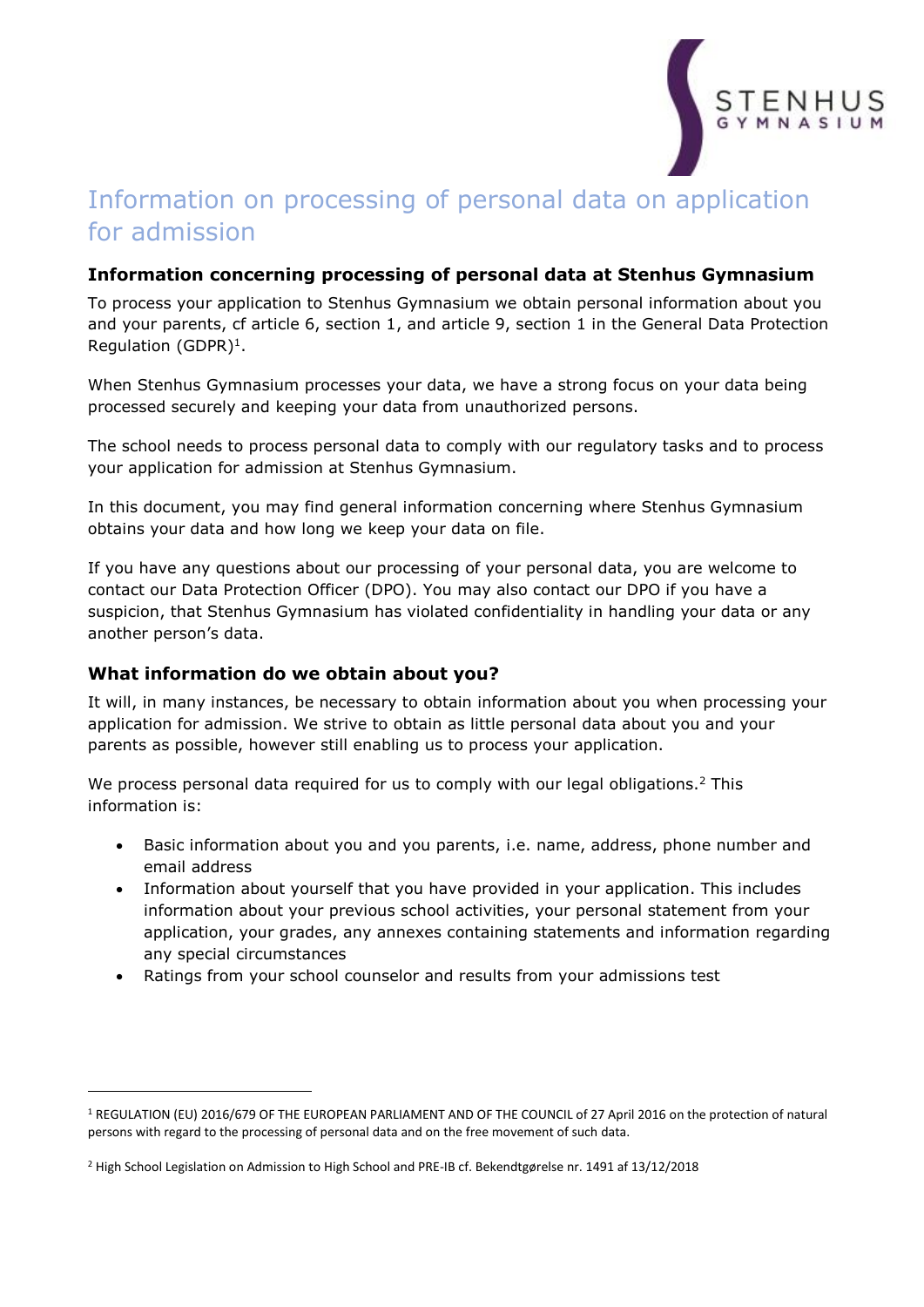

This implies that your contact information (name, address, phone number, email address) may be used to contact you in this regard. It will always be voluntary for you to participate.

To ensure that the information given in your application is correct, we cross-reference with the Danish CPR office\*.

\*: Only possible for Danish students or foreign students with a Danish CPR-number.

#### **Where do we obtain information about you?**

We can obtain some information from public authorities or shared registers, but we ask you to disclose other information for your file at Stenhus Gymnasium.

You always have the right to know where we obtain information about you in connection with the processing of your application at Stenhus Gymnasium. The relevant department must disclose this to you in connection with the processing of your application.

## **How do we share your personal data?**

The employees of Stenhus Gymnasium are subject to the duty of non-disclosure regarding your information and may not, without justification, pass on or hand over information they have gained knowledge of in connection with their job. Stenhus Gymnasium only passes on information to the extent we are entitled to or obliged to in accordance with legislation or when we have been given specific consent to do so.

The collection and processing of personal data about you and your parents is confidential and is only carried out by specially trusted employees at Stenhus Gymnasium. All general information regarding your application is sent through a non-secure homepage and we therefore kindly ask you to bring any sensitive information with you to our first admissions interview.

For Danish students who are not accepted to Stenhus Gymnasium because there are more applicants to Stenhus Gymnasium than we have room for, we will send the necessary personal information about our applicants to the allocation committee (fordelingsudvalget) in region Zealand / the capital with the purpose of identifying the most distant candidates from Stenhus Gymnasium, who must therefore be transferred to admission to another high school cf., § 25, stk. 3.

If the allocation committee (fordelingsudvalget) assesses that you cannot be admitted to Stenhus Gymnasium and therefore must be referred to another high school, we will forward your application to the assigned high school.

If you have been to an entrance examination through Stenhus Gymnasium because your school counselor has assessed that you are not ready for secondary education, we will send the result of your admissions exam to the school counselor with the purpose of reassessing your educational plan.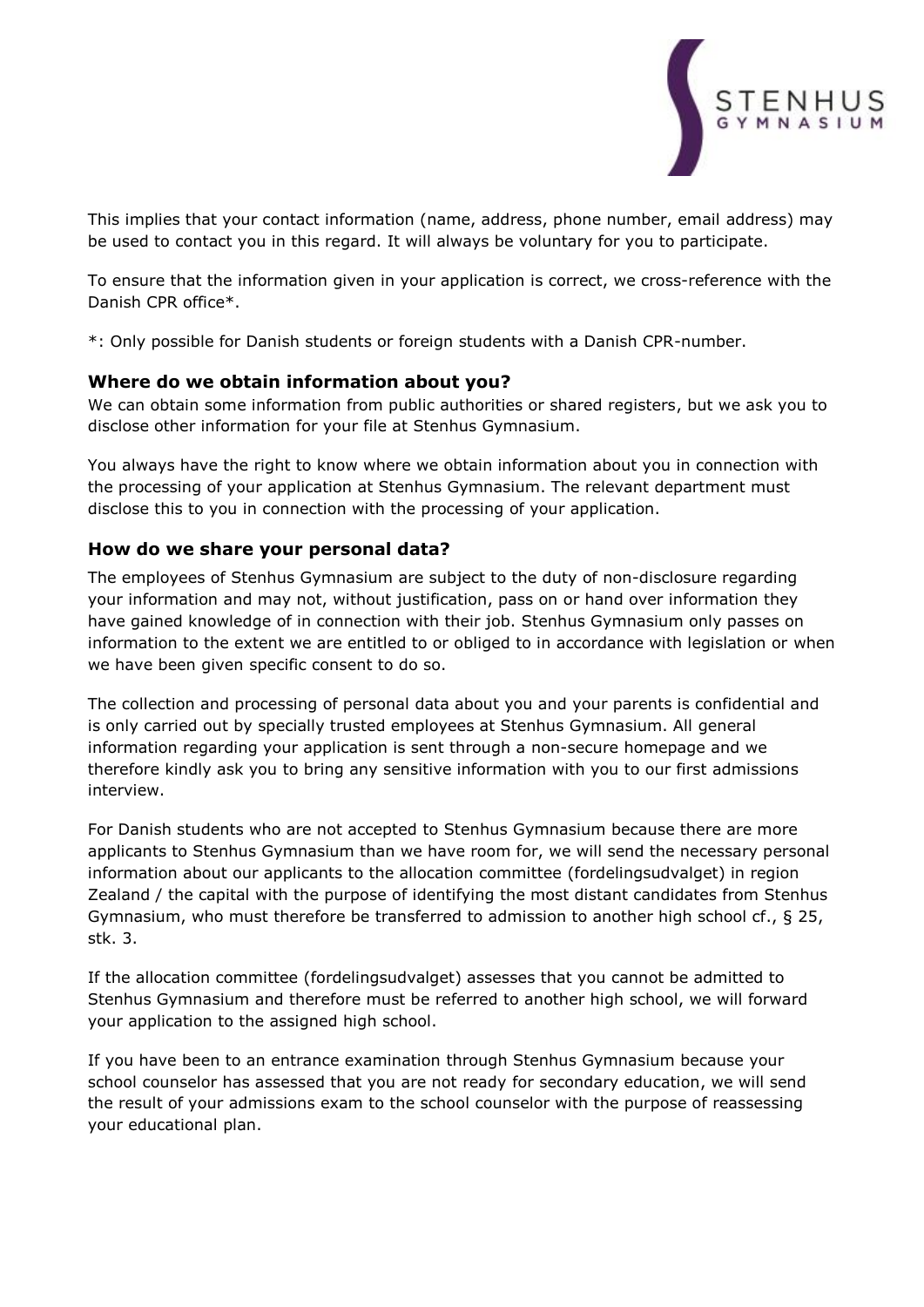

# **In which circumstances do we pass on your personal data outside of the EU/EEC?**

As a rule, Stenhus Gymnasium does not pass on your personal data to a third country, including foreign authorities or international organizations outside of the EU/EEC unless a party to the case has association to the country.

## **For how long do we keep your personal data on file?**

When we process personal information about you and keep it on file in connection with our work, we follow the relevant guidelines for how long we may keep your information. The individual field dictates how long the information may be kept.

In some cases, we are obliged to keep your information for future use. In these cases, the information is transferred to an archive.

Stenhus Gymnasium deletes all information when the duty of custody expires, and any archiving requirement is met. When the information is archived or deleted, Stenhus Gymnasium no longer has access to it.

We keep your personal information for as long as it is required for our documentation of your admission.

If you are not admitted to Stenhus Gymnasium, your personal data will be deleted by the end of the school year in which you applied for admission. For Danish students you may, for future reference, find your application at optagelse.dk

If you are admitted, we will store the information from the admissions procedure for up to three years after you graduate from Stenhus Gymnasium. We also store personal information concerning your parents if you are admitted. This information is basic information and contact info.

## **When and how do we use automated decisions?**

Stenhus Gymnasium does not use automated decisions.

# **What are your rights?**

In general, you have the following rights according to the General Data Protection Regulation (GDPR):

- *Right of access:* You have the right to request access to your personal data, cf. **article 15**
- *Right of rectification:* You have the right of having incorrect personal data about you rectified or adjusted, cf. **article 16**
- *Right to erasure:* You have the right to have personal data erased if it is no longer required to fulfill the purpose for which it was obtained or processed cf. **article 17**
- *Right to restriction of processing:* You have the right to achieve restriction of the processing of your personal data if there are any special reasons for this, cf. **article 18**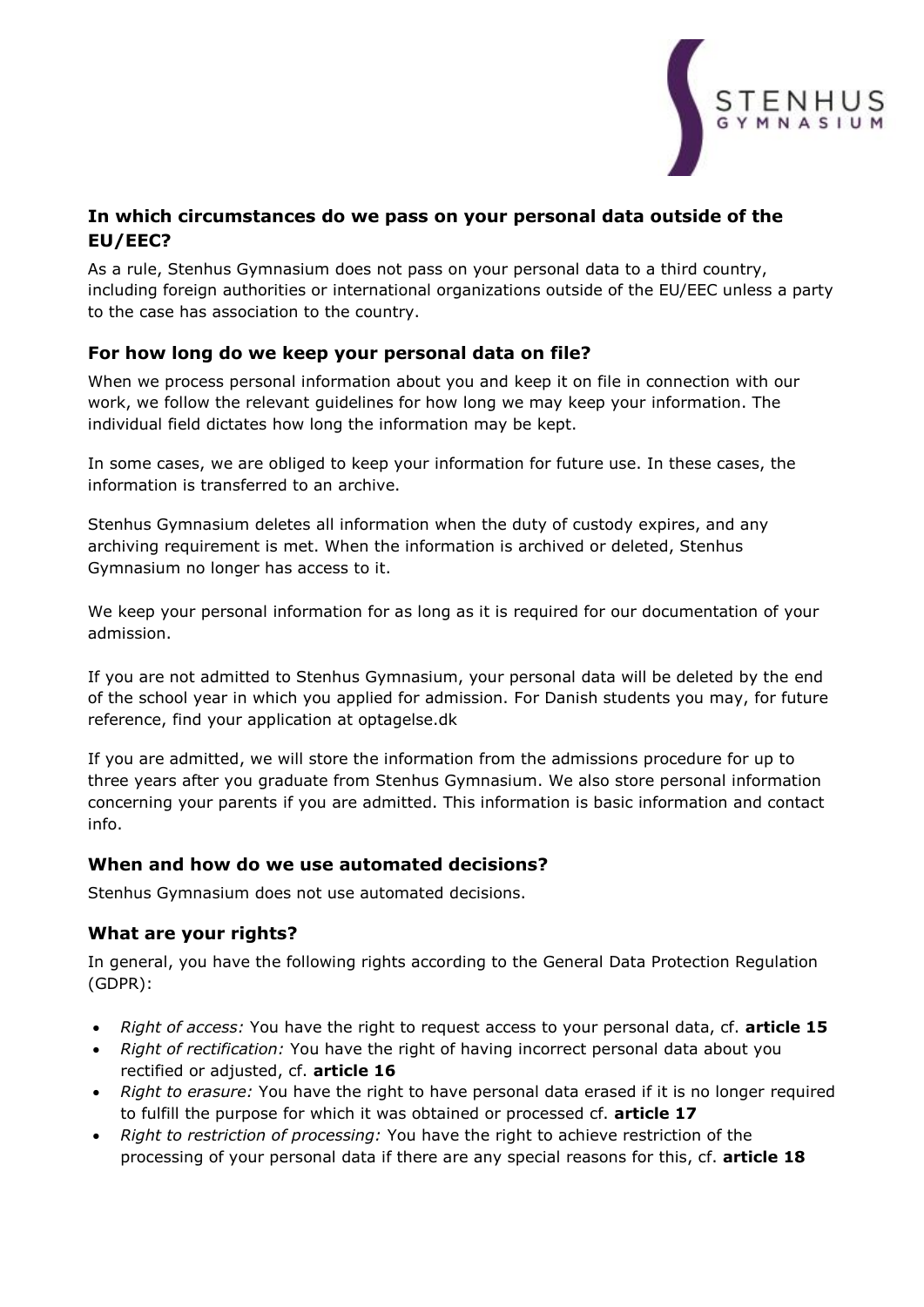

- *Direct marketing:* You have an unconditional right to oppose the processing of your personal data for use in direct marketing - **article 21, item 2**
- *Right to objection:* You have the right to object against the processing of your personal data and to request restricted processing of your personal data, if your interests in not processing your personal data precedes legitimate interests of Stenhus Gymnasium in being able to do the processing, cf. **article 21**
- *Withdrawal of consent:* If the processing of your personal data is based on your consent, at all times do you have the right to withdraw your consent. Your withdrawal will not affect the legality of any processing of your personal data that has been performed before you withdrew your consent - **article 7, item 3** regarding conditions for consent
- *Data portability:* You have the right to receive your personal data in a structured, commonly used and machine-readable format - **article 20**

There may be conditions and restrictions associated with the above rights and they depend on the specific circumstances that apply in connection with the processing of data. For example, you will typically not be able to have information deleted from your file at Stenhus Gymnasium while you are a student, because the information may be of importance to your future dealings, if any.

# **What is the task of the Data Protection Officer (DPO)?**

The task of the DPO is to support Stenhus Gymnasium in complying with the rules of the GDPR. Furthermore, the DPO provides the management and employees of Stenhus Gymnasium with advice and guidance regarding the requirements for secure handling of personal data in accordance with the Data Protection legislation.

# **What can the Data Protection Officer (DPO) not assist with?**

The DPO cannot assist with the professional case processing or the decisions made by the specialist areas.

- The Data Protection Officer cannot provide guidance about rules or practice in the specialist areas.
- The Data Protection Officer cannot decide whether an error has been made in connection with the case processing
- The Data Protection Officer cannot change a decision made by Stenhus Gymnasium.
- The Data Protection Officer cannot assist with formulating appeals to relevant appeal agencies about Stenhus Gymnasium.